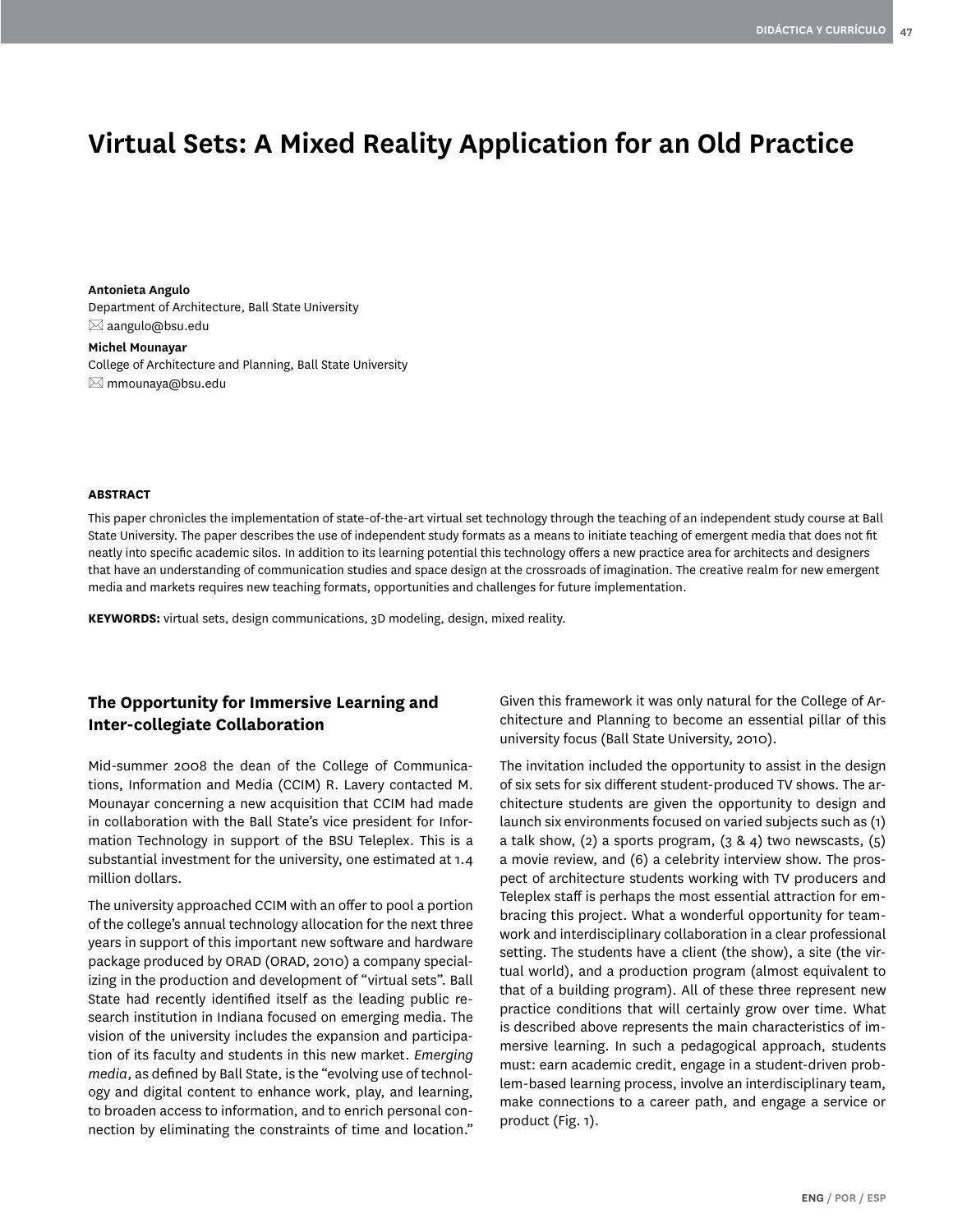

*Figure 1. The Virtual Set Technology combines live action with virtual worlds Figure 2. The Newslink Indiana Virtual Set by Tyler Cox, set designer*

### **The Educational Framework**

When exciting opportunities land on your desk they never come at the perfect time. The challenge was to draw senior students of the architecture program to take part in this unfamiliar course even though student class schedules had already been established and the semester was set to start . While the administration and faculty were clearly interested, it remained unclear if the students would embrace this new challenge. The implementation plan included a number of simultaneous efforts. First, a small group of specialized faculty working in this research area was contacted. Second, a faculty organizational meeting was held to discuss course format and approach. Third, an email was sent to third and fourth year architecture students announcing the opportunity and communicating the organization of the project. The e-mail invited students to attend an informational meeting scheduled for the first day of classes. The faculty team agreed on the best course format to be employed. The team would use an existing 3-credit independent study course number in which each faculty member worked directly with two students while the whole group acted as a unified team. This format resolved the administrative and scheduling complications while also providing an open and flexible format most conducive to unexpected creative offerings such as this one. Each student would be responsible for one of the six shows. The independent study format would also allow the courses to exist without altering predetermined teaching schedules. The students would use the credit to fulfill elective requirements (Fig. 2).

The faculty challenged the students to invent new approaches to this design problem. Perhaps the opportunity was to let the virtual nature of the sets show through, but many questions remained. Do these sets have the potential to increase communication levels? What kind of spaces should be provided? These questions were mainly addressed via design sessions by the shows' producers and the architecture students. The pro-



ducers had a vague idea about the type of sets they wanted to have. In general these discussions happened afterhours and only between students. Perhaps this was the most interesting learning that took place—where architecture students became exposed to a new creative process, that of TV production. However, this learning was out of sight and informal. The producers perhaps kept their expectations low due to the unfamiliarity of the interdisciplinary group with each other's skills and disciplines. After all, the sets had much to contribute to the style and feel of the show. TV producers typically want to control such a central aspect of their show. It was not clear how many critiques took place specifically regarding the design, look, concept relevance, and feel of the sets. In general the class met informally in public spaces and random building lobbies, cafes, computer labs, and TV studios. This was very successful for the students. The mere variety of meeting places kept the course more exciting and closer to the actual professional world; the number of different places seemed to be convenient for all involved. Working with creative collaborators demands a flexible and agile pedagogy that allows dynamic and fluid learning. In effect this course had no classroom, no time schedule, and an army of supervisors and consultants. This loose structure provided a very attractive mode of learning. Difficulties had to do with student grading and establishing guidelines for the intensity of study and quality of work. Two key questions that remained were: How could the instructors demand high levels of involvement when this approach had not been taken prior to this course? What constituted successful completion of the course?

#### *Virtual Set Technology*

Digital compositing for visual effects is the process by which elements from any source (analogue or digital) are combined together into a seamless whole. All the elements must appear as if they have been shot together at the same time, under the same lights, with the same camera. Digital compositing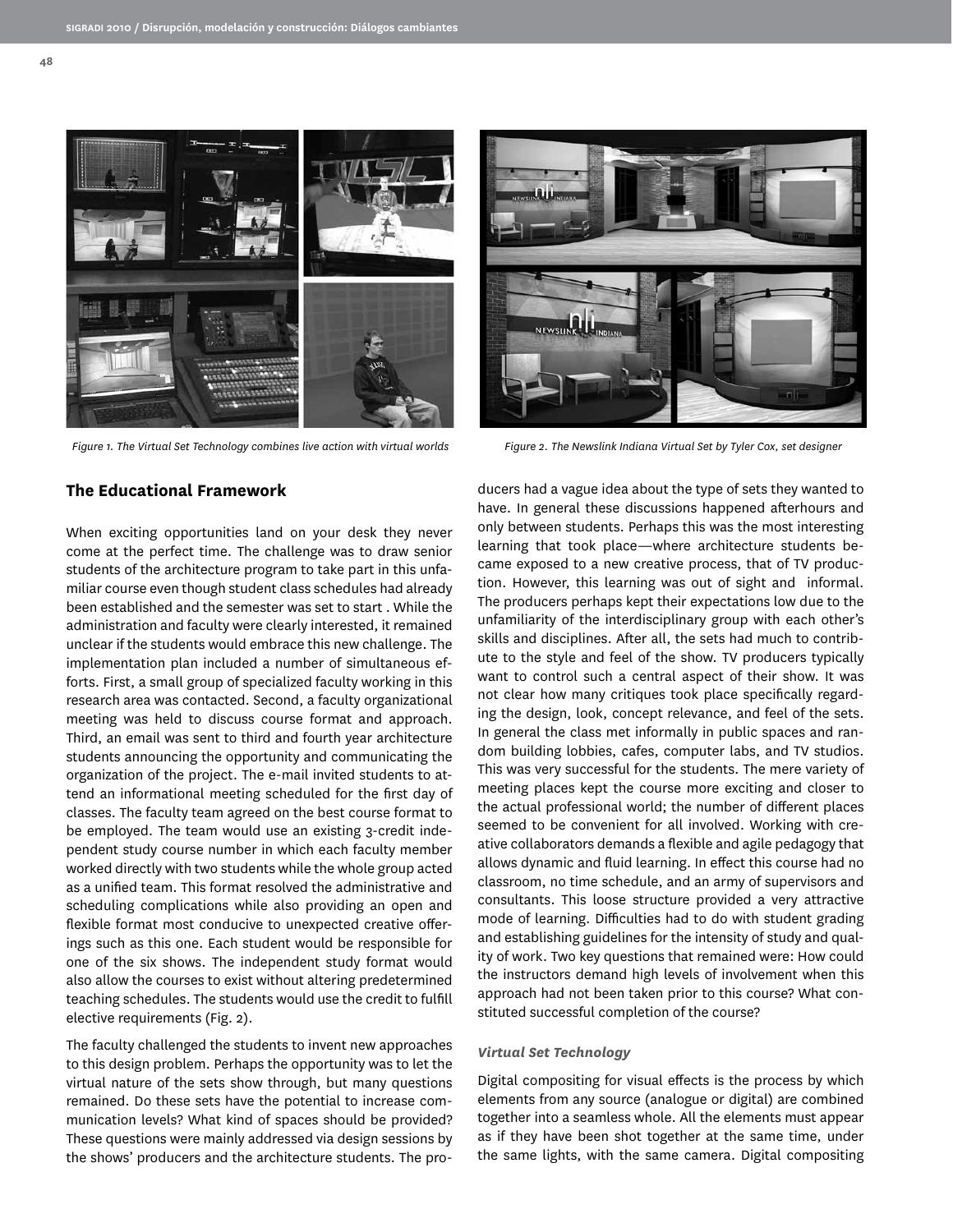has benefited from the steady increase in the use of computer generated imagery (CGI) and the improvement of compositing software and hardware technologies. Visual effects produced using both CGI and digital compositing technologies are now created faster, and are more cost effective and sophisticated than before (Wright, 2008). The broadcast and film industries that mostly relied on physical sets are now eager to gain a competitive edge and have almost entirely switched into a digital format demanding more complex and creative visual effects. Virtual set technology uses digital compositing to combine actors and a realistic-looking computer generated set in real time. A major difference between a virtual set and the special effects used in movies is that the computer graphics are rendered in real time, removing the need for any post production work, and allowing it to be used in live television broadcasts.

There are many technical solutions for creating virtual sets, and most of them include the following components:

- Blue or green screens,
- Camera tracking that uses either optical or mechanical measurements to create a live stream of data describing the exact perspective and position of the camera,
- Real time rendering software that uses the camera tracking data and generates a synthetic image of a television studio, and
- A video mixer, which combines the video from the camera with the video from the real time rendering software to produce a final video output. One of the most common ways to mix the video is to replace a chroma key background.

A key point in the implementation of a virtual set is that the real camera can be moved in 3D, while the image of the virtual camera is being rendered in real time from the same perspective. To do this the rendering system has to mimic the exact movement of the real world camera & lens. This can only be done if the real time information of that movement is provided. The best and most costly approach is the so called "full freedom of movement virtual set". This is the approach that the Teleplex staff has implemented using the technology of Orad Hi-Tec Systems. This approach builds on the use of advanced camera tracking systems and pattern recognition or grid tracking (mounted to green walls). The data flow from cameras is compressed and passed to the control room and fed into a powerful video graphics rendering platform, where the software processes the tracking data and renders it against the set graphics. The rendering software also provides mapping of live video or video clips to monitors and other objects within the virtual set. This permits the use of large monitor walls and other video features without any investment in set video hardware.

The virtual set needs to be designed for the rendering system. This can either be done within the virtual set software itself or done using independent design software. Our CAP students used several software tools (in fact any application that supports the industry standard exporting protocol can be used)

for geometric modeling and rendering (3D Studio Max, Maya, and Rhinoceros) and for the creation of material maps and textures (Adobe Photoshop). The Teleplex staff provided some guidelines and a tutorial to ensure that the design/production processes of the set were as efficient as possible so the models would comply with the ORAD software. The procedures that the CAP students followed included these general steps:

- Create the geometry
- Apply materials
- Establish lighting arrangements
- Bake materials and reapply and orient baked materials
- Exporting the design from modeling system into Cortona, a VRML viewer program

Once this procedure was completed, the designs were imported into the rendering software that turned it into a real-time virtual set template. The ORAD system provided a highly efficient rendering engine that handled the most complex virtual sets with ease. It was also able to produce special effects (i.e. such as transparent glass, reflections) for a more realistic depiction of the set. In some cases, when the textures did not look right, the designs were corrected in their native programs in order to attain the desired quality. At that point, the producers of the virtual sets also reviewed the design output and offered feedback for the improvement of the designs. The CAP students modified the sets accordingly.

## **Conclusions**

From a designer's point of view, there are many similarities between the design of an architectural project and the design of a set. Both cases deal with space design. Both types of projects are limited by client requirements and constraints and are guided by aesthetic and functional performance objectives. While the set is not related to a particular site, it might be seen as the expression of a community of people and it represents specific interests and aspects of society; it is a cultural expression. Beyond these similarities, virtual set design has a potentially tremendous impact on viewers' perceptions when it comes to broadcast applications. The talent may communicate the message to his or her audience while being supported by all of the means that the set provides; this impacts the way shapes, colors, surface treatments, furnishings, and others aspects are specified in the set. Moreover, since its inception almost 20 years ago, virtual set technology has sought realism. According to A. Wojdala (Wojdala, 1998) the biggest challenge of virtual set technology is to create the illusion that actors are immersed in the virtual set; this is basically done by proper lighting, camera matching, and proper actors' orientation and interaction with the virtual world. From this point of view, our major contribution in the design of the set has to do with the specifications to improve lighting conditions (illumination and shadow casting) as well as to conveniently locate elements with which the talent was to eventually interact.